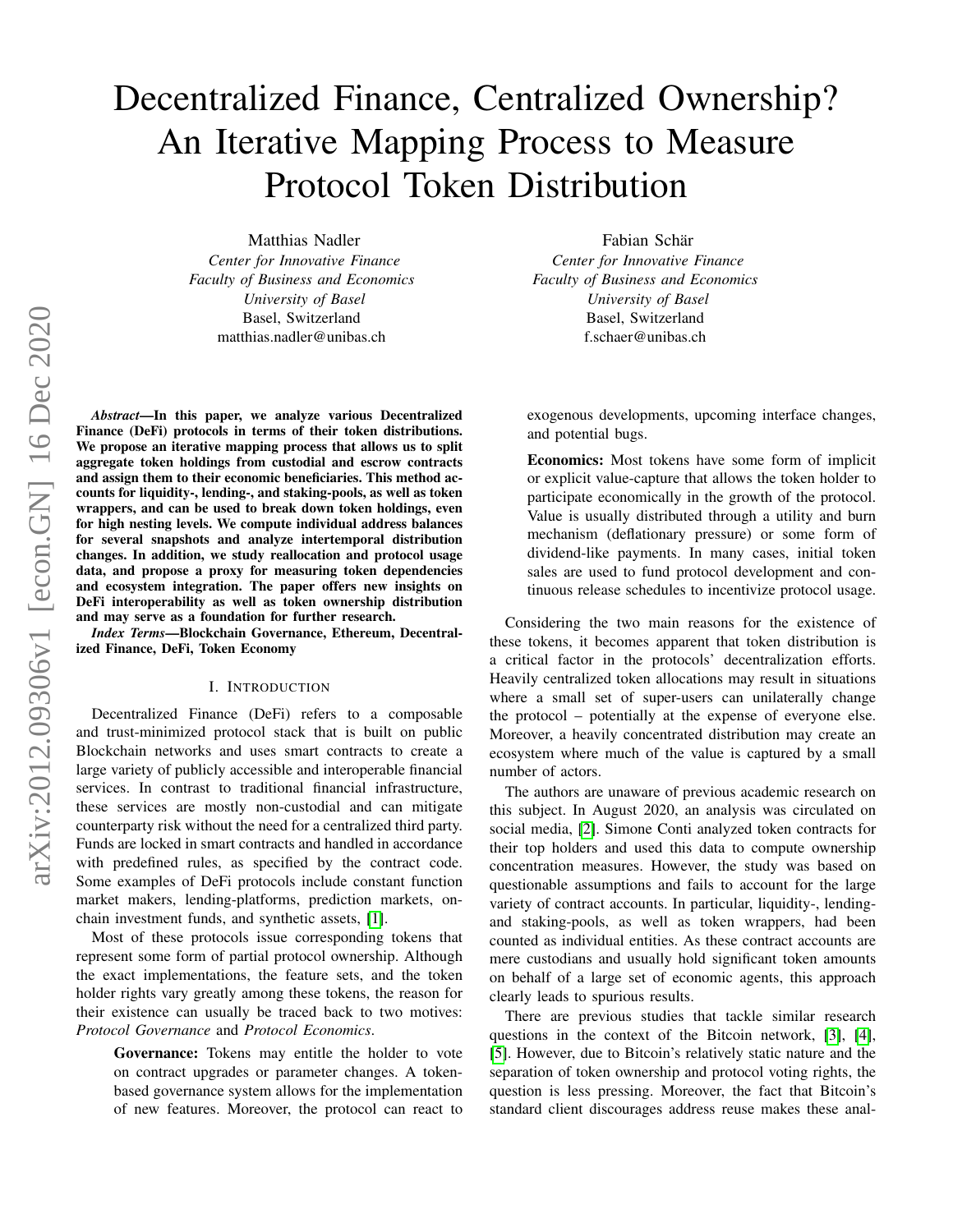yses much harder to perform. In a similar vein, a recent working paper conducted an analysis for the evolution of shares in proof-of-stake based cryptocurrencies, [\[6\]](#page-7-5).

The remainder of this paper is structured as follows: In Section [II](#page-1-0) we describe how the token and snapshot samples have been selected. Sections [III](#page-1-1) and [IV](#page-3-0) explore the data preparation and analysis respectively. In Section [V](#page-4-0) we discuss the results, limitations and further research. In Section [VI](#page-7-6) we briefly summarize our findings and the contribution of this paper.

## II. SAMPLE SELECTION

<span id="page-1-0"></span>In this section, we describe the scope of our analysis. In particular, we discuss how tokens and snapshots have been selected. The token selection determines which assets we observe. The snapshot selection determines at which point in time the blockchain state is observed.

## *A. Token Selection*

To qualify for selection, tokens had to fulfill the following criteria:

- 1) The token must be a protocol token. It must incorporate some form of governance and/or utility mechanism. Pure stablecoins, token wrappers, or token baskets have not been considered.<sup>[1](#page-1-2)</sup>
- 2) The token must be ERC-20 compliant and contribute towards decentralized financial infrastructure.
- 3) As of September 15th, 2020, the token must fulfill at least one of the following three conditions:
	- a) Relevant supply with market cap  $\geq$  200 mm (MC).
	- b) Total value locked in the protocol's contracts (vesting not included)  $\geq$  300 mm (VL).
	- c) Inclusion in Simone Conti's table (SC).

Market cap and value locked serve as objective and quantitative inclusion criteria. Tokens from Simone Conti's table have mainly been included to allow for comparisons.

Applying these criteria, we get a sample of 18 DeFi tokens. The tokens and the reason for their selection are summarized in Table [I.](#page-1-3) Please note that we have decided to exclude SNX since some of its features are not in line with standard conventions and make it particularly difficult to analyze.

#### *B. Snapshot Selection*

To analyze how the allocation metrics change over time, we decided to conduct the analysis for various snapshots. The first snapshot is from June 15th, 2019. We had then taken monthly snapshots. The snapshots' block heights and timestamps are listed in Table [II.](#page-1-4)

<span id="page-1-2"></span><sup>1</sup>Although wrappers and baskets will be considered for fund reallocation, as described in Section [III.](#page-1-1)

Table I TOKEN SELECTION

<span id="page-1-3"></span>

| Token        | МC | VL | SC | Deployment |
|--------------|----|----|----|------------|
| BAL          | x  | ✓  | ✓  | 2020-06-20 |
| <b>BNT</b>   | Х  | х  | ℐ  | 2017-06-10 |
| <b>COMP</b>  | ✓  | ✓  | ✓  | 2020-03-04 |
| <b>CREAM</b> | Х  | ✓  | х  | 2020-08-04 |
| <b>CRV</b>   | х  | ℐ  | х  | 2020-08-13 |
| <b>KNC</b>   | ✓  | NA | ✓  | 2017-09-12 |
| <b>LEND</b>  | ✓  | ✓  | J  | 2017-09-17 |
| LINK         | ✓  | NA | х  | 2017-09-16 |
| LRC          | J  | X  | Х  | 2019-04-11 |
| <b>MKR</b>   | ✓  | ✓  | ✓  | 2017-11-25 |
| <b>MTA</b>   | Х  | х  | ℐ  | 2020-07-13 |
| <b>NXM</b>   | ✓  | х  | х  | 2019-05-23 |
| <b>REN</b>   | ✓  | Х  | ℐ  | 2017-12-31 |
| SUSHI        | ✓  | ✓  | х  | 2020-08-26 |
| UMA          | ✓  | х  | х  | 2020-01-09 |
| YFI          | ✓  | J  | ✓  | 2020-07-17 |
| YFII         | ✓  | x  | х  | 2020-07-26 |
| ZRX          |    | NA | x  | 2017-08-11 |

Table II SNAPSHOT SELECTION

<span id="page-1-4"></span>

| Nr. | <b>Block Height</b> | Date             |
|-----|---------------------|------------------|
| 1   | 7962629             | 2019-06-15       |
| 2   | 8155117             | 2019-07-15       |
| 3   | 8354625             | 2019-08-15       |
| 4   | 8553607             | 2019-09-15       |
| 5   | 8745378             | 2019-10-15       |
| 6   | 8938208             | 2019-11-15       |
| 7   | 9110216             | 2019-12-15       |
| 8   | 9285458             | $2020 - 01 - 15$ |
| 9   | 9487426             | 2020-02-15       |
| 10  | 9676110             | 2020-03-15       |
| 11  | 9877036             | 2020-04-15       |
| 12  | 10070789            | 2020-05-15       |
| 13  | 10270349            | 2020-06-15       |
| 14  | 10467362            | 2020-07-15       |
| 15  | 10664157            | 2020-08-15       |
| 16  | 10866666            | 2020-09-15       |
|     |                     |                  |

#### III. DATA PREPARATION

<span id="page-1-1"></span>We use our token and snapshot selection from [II](#page-1-0) to analyze the allocation characteristics and observe how they change over time. All the necessary transaction- and event data was directly extracted from a Go-Ethereum node using Ethereum-ETL, [\[7\]](#page-7-7). To construct accurate snapshots of token ownership, we must map each token holding to the address that actually owns and may ultimately claim the funds.

A simple example is the YFI/wETH Uniswap V2 liquidity pool: A naïve analysis would lead to the conclusion that the tokens are owned by the Uniswap exchange contract. However, this contract is just a liquidity pool with very limited control over the tokens it holds. Full control, and thus ownership of the tokens, remains with the liquidity providers.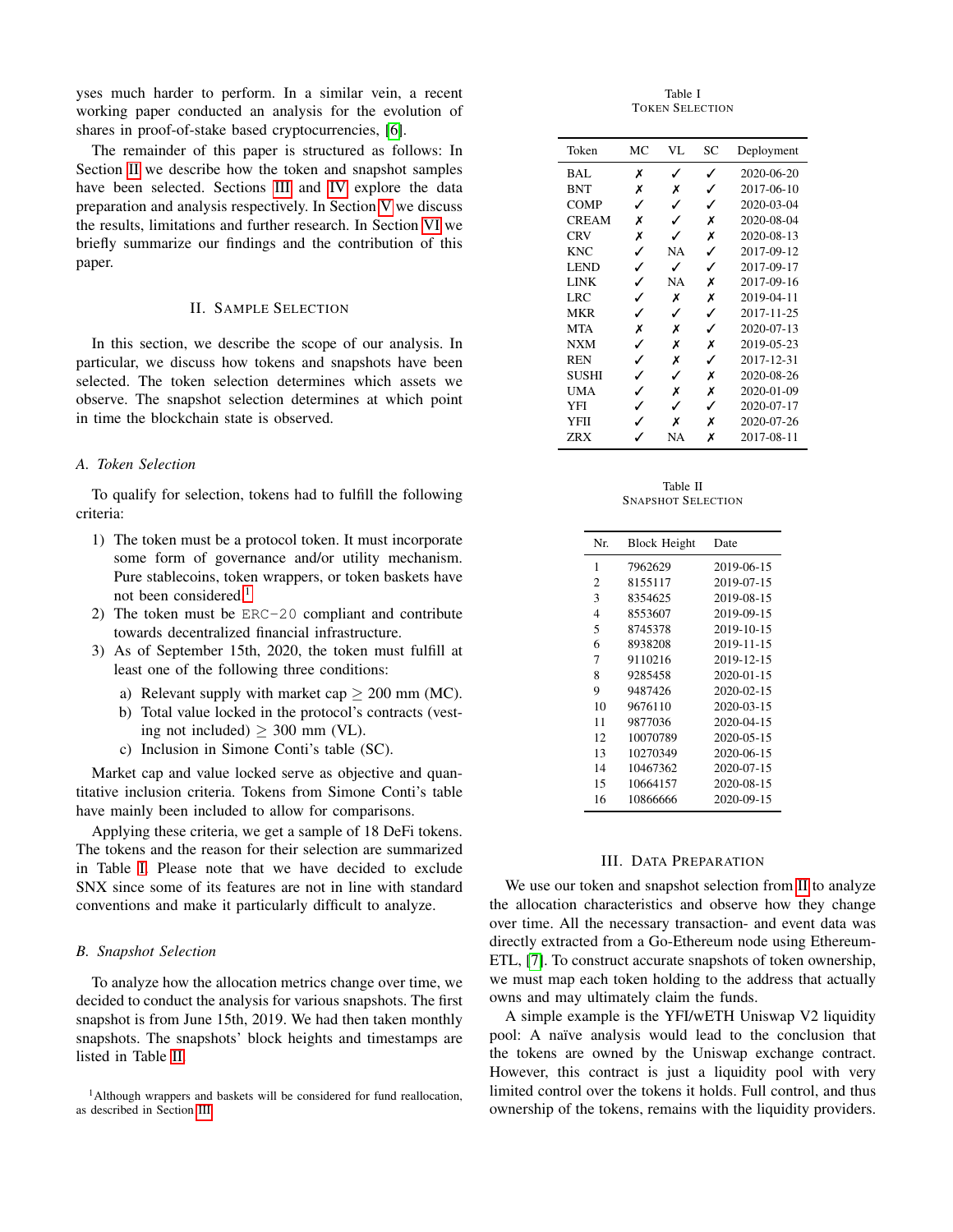To account for this and to correctly reflect the state of token ownership, the tokens must be mapped proportionally from the exchange contract to the liquidity providers.

A more complex example illustrates the need for an iterative mapping process: YFI is deposited into a Cream lending pool, minting crYFI for the owner. This crYFI together with crCREAM is then deposited in a crYFI/crCREAM Balancerlike liquidity pool, minting CRPT (Cream pool tokens) for the depositor. Finally, these CRPT are staked in a Cream staking pool, which periodically rewards the staker with CREAM tokens but does not mint any ownership tokens. The actual YFI tokens, in this case, are held by the Cream lending pool. Trying to map them to their owners via the lending pool tokens (crYFI) will lead us to the liquidity pool and finally to the staking pool, where we can map the YFI to the accounts that staked the CRPT tokens. Each of these steps needs to be approached differently, as the underlying contracts have distinct forms of tracking token ownership. And further, these steps must also be performed in the correct order.

# <span id="page-2-1"></span>*A. Identifying and Categorizing Addresses*

Addresses that do not have bytecode deployed on them - also called externally owned accounts or EOAs - cannot be analyzed further with on-chain data. To determine whether to include or exclude an EOA from our analysis, we use a combination of tags from etherscan.io, nansen.ai, and coingecko.com, [\[8\]](#page-7-8), [\[9\]](#page-7-9), [\[10\]](#page-7-10). An EOA qualifies for exclusion if it is a known burner address, owned by a centralized, offchain exchange (CEX) or if the tokens on the account are disclosed by the developer team as FTIA (foundation, team, investor, and advisor) vesting. Every other EOA is assumed to be a single actor and is included in the analysis.

Addresses with deployed bytecode are smart contracts or contract accounts. These contracts are analyzed and categorized based on their ABI, bytecode, return values, and manual code review. Most implementations of multisig wallets are detected and treated equivalent to EOAs. Mappable smart contracts are described by the following categories:

Liquidity Pools: Decentralized exchanges, converters, token baskets, or similar contracts that implement one or more ERC-20 liquidity pool tokens. The funds are mapped proportionally to the relevant liquidity pool tokens.

Lending Pools: Aave, Compound, and Cream offer lending and borrowing of tokens. Both the debts and deposits are mapped to their owners using protocolspecific events and archival calls to the contracts.

Staking Contracts: Staking contracts differ from liquidity pools in the sense that they usually do not implement an ERC-20 token to track the stakes of the owners. We further differentiate if the token in question is used as a reward, as a stake, or both. Future staking rewards are excluded as they cannot be reliably mapped to future owners. The remaining tokens are mapped using contract-specific events for depositing

and withdrawing stakes and rewards. For Sushi-like staking pools, we also account for a possible migration of staked liquidity pool tokens.

Unique Contracts: These contracts do not fit any of the above categories, but the tokens can still be mapped to their owners. Each contract is treated individually, using contract-specific events and archival calls where needed. A few examples include MKR governance voting, REN darknode staking, or LRC long-term holdings.

Smart contracts which hold funds that are not owned by individual actors or where no on-chain mapping exists are excluded from the analysis. Most commonly, this applies to contracts that hold and manage funds directly owned by a protocol with no obvious distribution mechanism.

# *B. Iterative Mapping Process for Tokens*

For each token and snapshot, we construct a token holder table listing the initial token endowments per address. We then proceed with an iterative mapping process as follows:

| <b>Algorithm 1</b> Iterative Mapping Process |                                                                          |  |  |  |  |  |  |  |
|----------------------------------------------|--------------------------------------------------------------------------|--|--|--|--|--|--|--|
|                                              | 1: $H$ ← initial token holder table                                      |  |  |  |  |  |  |  |
|                                              | $2:$ repeat                                                              |  |  |  |  |  |  |  |
| 3:                                           | sort $H$ by token value, descending                                      |  |  |  |  |  |  |  |
| 4:                                           | for all $h \in \text{top } 1,000$ rows of H do                           |  |  |  |  |  |  |  |
| 5:                                           | identify and categorize $h$                                              |  |  |  |  |  |  |  |
| 6:                                           | apply inclusion logic to $h$                                             |  |  |  |  |  |  |  |
| 7:                                           | <b>if</b> $h$ is mappable <b>then</b>                                    |  |  |  |  |  |  |  |
| 8:                                           | map $h$ according to its category                                        |  |  |  |  |  |  |  |
| 9:                                           | end if                                                                   |  |  |  |  |  |  |  |
| 10:                                          | end for                                                                  |  |  |  |  |  |  |  |
|                                              | 11: <b>until</b> no mappable rows found in last iteration                |  |  |  |  |  |  |  |
|                                              | 12: <b>assert</b> every row with more than $0.1\%$ of the total relevant |  |  |  |  |  |  |  |

supply is properly identified and categorized

It is possible that tokens must be mapped from an address onto themselves. For most mappable contracts, these tokens are permanently  $\text{lost}^2$  $\text{lost}^2$  and are thus treated as burned and are excluded from the analysis. For contracts where the tokens are not lost in this way, we implemented contract-specific solutions to avoid potential infinite recursion.

Every instance of a remapping from one address to another, called an adjustment, is tracked and assigned to one of five adjustment categories. There is no distinction between situations where the protocol token or a wrapped version thereof is remapped. The five adjustment categories are:

Internal Staking: Depositing the token into a contract that is part of the same protocol. This includes liquidity provision incentives, protocol stability staking, and some forms of governance voting.

External Staking: Depositing the token into a contract that is not part of the same protocol. This is most

<span id="page-2-0"></span><sup>&</sup>lt;sup>2</sup>For example, if Uniswap liquidity pool tokens are directly sent to their liquidity pool address, they can never be retrieved.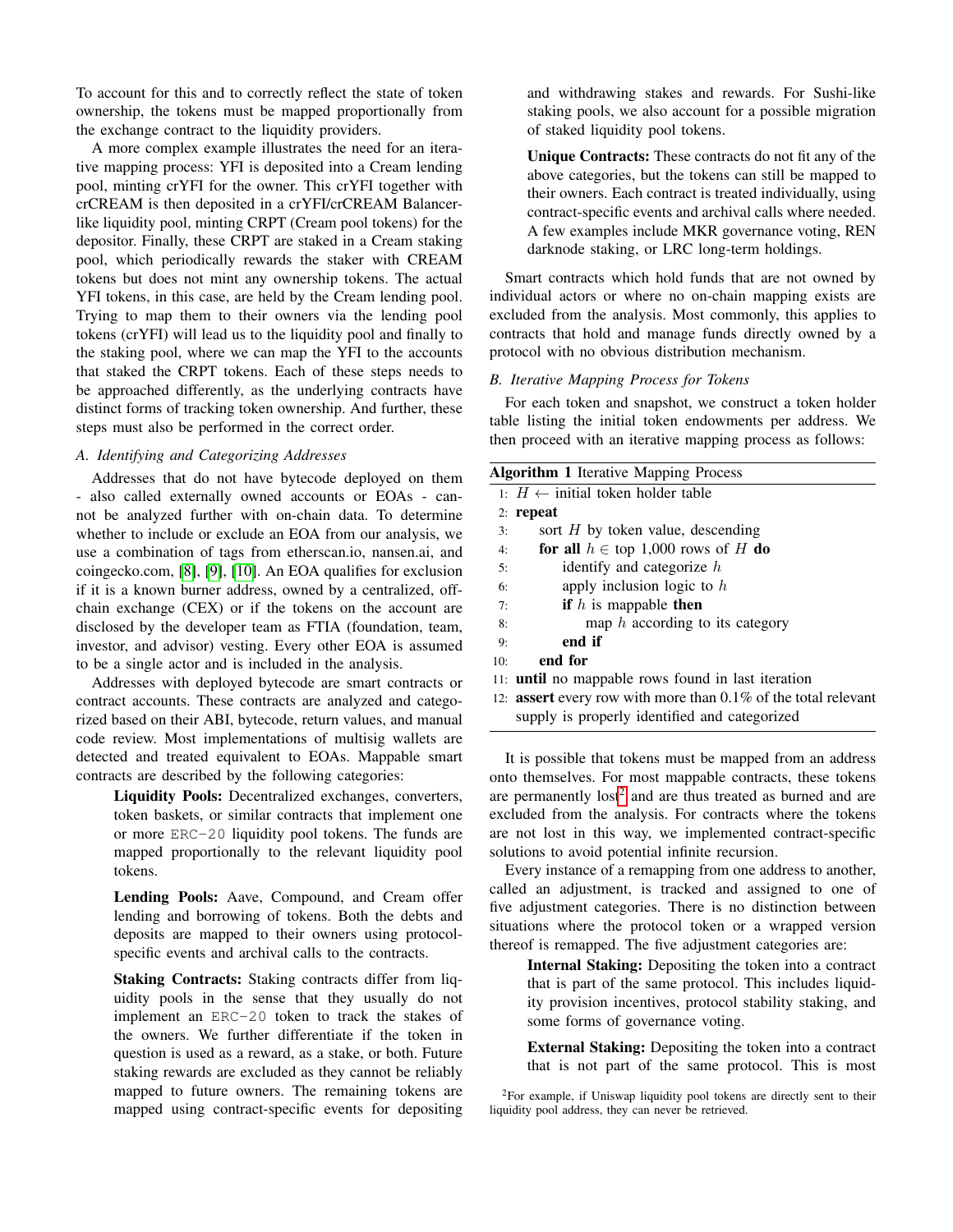prominent for Sushi-like liquidity pool token staking with the intention of migrating the liquidity pool tokens, but it also includes a variety of other, external incentive programs.

AMM Liquidity: Depositing the token into a liquidity pool run by a decentralized exchange with some form of an automated market maker.

Lending / Borrowing: Depositing the token into a liquidity pool run by a decentralized lending platform or borrowing tokens from such a pool.

Other: Derivatives, 1:1 token wrappers with no added functionality, token migrations, and investment fundlike token baskets.

## IV. DATA ANALYSIS

<span id="page-3-0"></span>In this section, we will use our data set to analyze two questions: *First*, we study the token ownership concentration and use our remapping approach to compute more accurate ownership tables and introduce new allocation metrics. These metrics are of particular interest, as highly concentrated token allocations could potentially undermine any decentralization efforts. *Second*, we use our remapping and protocol usage data to introduce wrapping complexity, shortage, and token interaction measures. These measures essentially serve as a proxy and indicate the degree of integration into the DeFi ecosystem. Moreover, they may serve as an important measure for potential dependencies and the general stability of the system.

## *A. Concentration of Token Ownership*

Table [III](#page-4-1) shows key metrics to illustrate the concentration of adjusted token ownership for the most recent snapshot, September 15th, 2020. The table is described below. Please note that *relevant supply* refers to the sum of all adjusted and included token holdings, taking into account outstanding debts. Excluded token holdings are described in detail in section [III-A.](#page-2-1)

Owner #: Total number of addresses owning a positive amount or fraction of the token.

Top n: Percentage of the relevant supply held by the top  $n$  addresses.

Top n%: Minimum number of addresses owning a combined  $n\%$  of the relevant supply.

Gini 500: The Gini coefficient, [\[11\]](#page-7-11), is used to show the wealth distribution inequality among the top 500 holders of each token. It can be formalized as [\(1\)](#page-3-1).

<span id="page-3-1"></span>
$$
G_{500} = \frac{\sum_{i=1}^{500} \sum_{j=1}^{500} |x_i - x_j|}{2 \cdot 500^2 \bar{x}} \tag{1}
$$

For tokens with historical data of at least 12 months, we include the trend and standard deviation over this period. The trend represents the monthly change in percent according to an OLS regression line; the standard deviation shows the volatility of the trend.

## *B. Ecosystem Integration*

Table [IV](#page-6-0) presents key metrics of the tokens' integration into the DeFi ecosystem. The table is described below.

Inclusion %: Relevant token supply divided by total token supply, excluding burned tokens.

Wrapping Complexity: Relevant adjustments divided by relevant supply. This includes only adjustments to non-excluded addresses<sup>[3](#page-3-2)</sup> and may (in extreme cases) reach values above 1. The Wrapping complexity is formalized in [\(2\)](#page-3-3), where  $\boldsymbol{\omega} := (\omega_1, \dots, \omega_N)$  represents the vector of all relevant adjustments for a given token and  $\overline{S}$  represents relevant supply.

<span id="page-3-3"></span>
$$
\frac{\sum_{i=1}^{N} |\omega_i|}{\bar{S}}
$$
 (2)

Multi-Token Holdings: Number of addresses with a minimum allocation of 0.1% of this token and 0.1% for at least  $n \in (1, 2, 3, 4)$  other tokens from our sample.

Shorted: Negative token balances in relation to relevant supply; i.e. value on addresses that used lending markets to borrow and resell the token, to obtain a short exposure, divided by  $\overline{S}$ .

It is important to note that the inclusion ratio is predominantly dictated by the tokens' emission schemes. In some cases, the total supply is created with the ERC-20 token deployment but held in escrow and only released over the following years. Consequently, we excluded this noncirculating supply.

Figure [1](#page-5-0) shows the development of the tokens' wrapping complexities by adjustment category in a stacked time series. Note that the limits of the  $y$ -axis for the CREAM graph are adjusted to accommodate for the higher total wrapping complexity. We have not included a graph for the SUSHI token, as there is only one snapshot available since its launch<sup>[4](#page-3-4)</sup>.

A wrapping complexity  $> 1$  means that the same tokens are wrapped several times. If, for example, a token is added to a lending pool, borrowed by another person, subsequently added to an AMM liquidity pool, and the resulting LP tokens staked in a staking pool, the wrapping complexity would amount to 4. Similarly, a single token could be used multiple times in a lending pool and thereby significantly increase the wrapping complexity.

Note that most tokens have experienced a sharp increase in wrapping complexity in mid-2020. The extent to which each

<span id="page-3-2"></span><sup>&</sup>lt;sup>3</sup>Some of the excluded addresses still deposit their tokens in mappable contracts; e.g. a CEX depositing their users' tokens in a staking pool. To prevent distortion, we exclude these funds from both the relevant supply and the relevant adjustments.

<span id="page-3-4"></span><sup>4</sup>On September 15th, 2020, the 109.9% wrapping complexity of SUSHI is composed of 28.2% internal staking, 49.3% external staking, 30.1% AMM liquidity, and 2.2% lending/borrowing.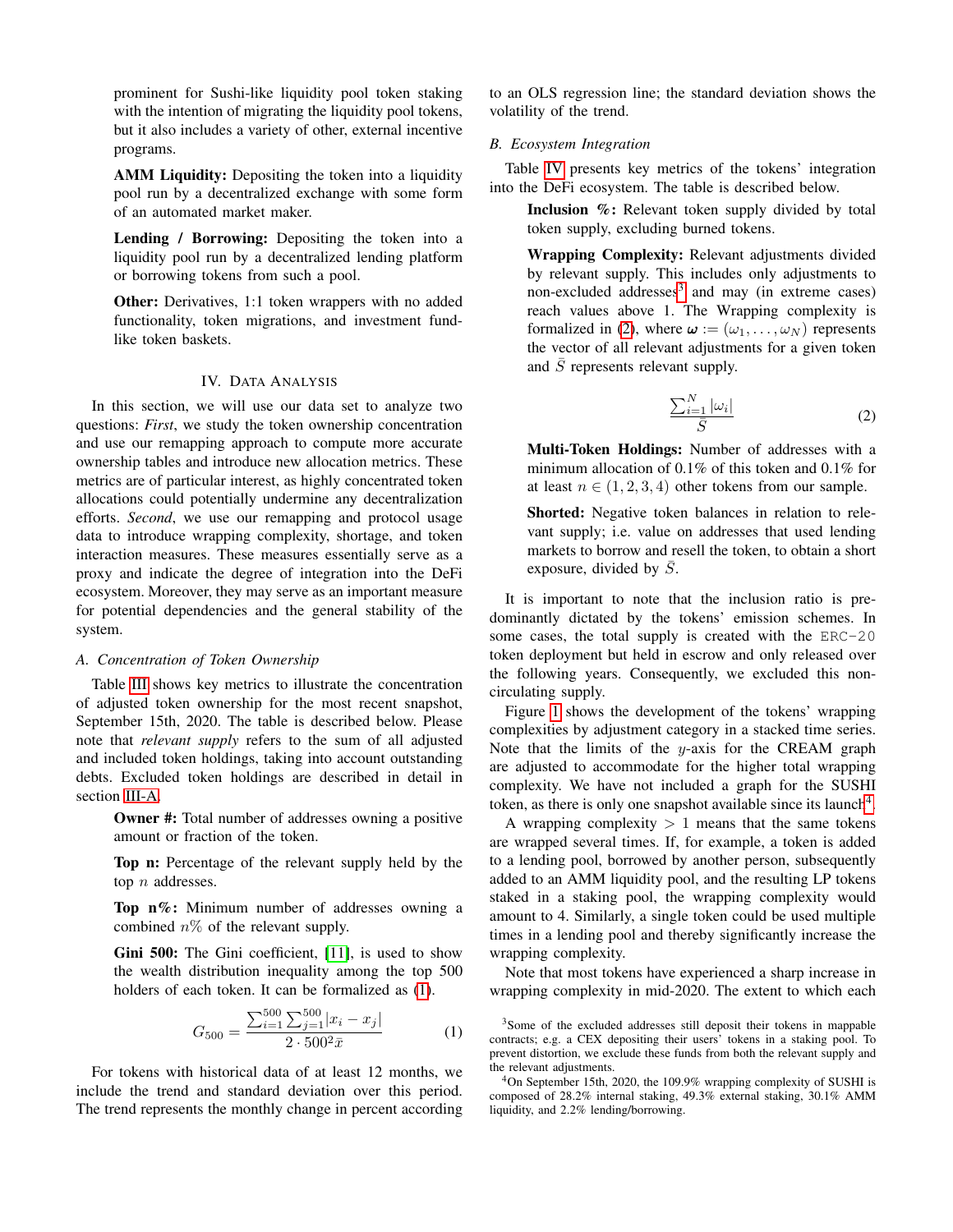| Table III |                           |  |  |  |  |  |  |  |  |
|-----------|---------------------------|--|--|--|--|--|--|--|--|
|           | TOKEN OWNERSHIP STRUCTURE |  |  |  |  |  |  |  |  |

<span id="page-4-1"></span>

| Token                   |                                 | Owner #                          | Top 5                         | Top $10$                       | Top $50$                      | Top 100                       | Top 500                       | Top 50%                    | Top 99%                         | Gini 500                      |
|-------------------------|---------------------------------|----------------------------------|-------------------------------|--------------------------------|-------------------------------|-------------------------------|-------------------------------|----------------------------|---------------------------------|-------------------------------|
| BAL <sup>+</sup>        | Sep 20                          | 16,661                           | 27.6%                         | 36.71%                         | 77.3%                         | 85.01%                        | 94.86%                        | 18                         | 2,157                           | 83.77%                        |
| <b>BNT</b>              | Sep 20<br>Trend<br>$\sigma$ 12m | 49,294<br>$+1.64%$<br>2,882.0    | 15.69%<br>$-5.43%$<br>0.0712  | 24.71%<br>$-4.43%$<br>0.0764   | 49.5%<br>$-2.94%$<br>0.0827   | 61.77%<br>$-2.14%$<br>0.0669  | 80.95%<br>$-1.06%$<br>0.0378  | 52<br>$+49.45%$<br>15.7    | 10,010<br>$+7.52%$<br>1,481.9   | 69.82%<br>$-1.5%$<br>0.0487   |
| COMP <sup>+</sup>       | Sep 20                          | 36,033                           | 31.23%                        | 43.79%                         | 86.75%                        | 96.15%                        | 98.91%                        | 14                         | 564                             | 90.36%                        |
| CREAM <sup>+</sup>      | Sep 20                          | 4,426                            | 48.44%                        | 57.11%                         | 74.32%                        | 81.77%                        | 94.16%                        | 6                          | 1,549                           | 83.04%                        |
| CRV <sup>+</sup>        | Sep 20                          | 11,076                           | 56.92%                        | 61.09%                         | 73.23%                        | 79.07%                        | 90.27%                        | $\overline{c}$             | 3,549                           | 84.64%                        |
| <b>KNC</b>              | Sep 20<br>Trend<br>$\sigma$ 12m | 92,780<br>$+6.51\%$<br>12,589.4  | 24.93%<br>$+3.36%$<br>0.0302  | 35.63%<br>$+5.01%$<br>0.0594   | 57.73%<br>$+2.14%$<br>0.0489  | 64.62%<br>$+0.98\%$<br>0.0336 | 77.99%<br>$+0.04%$<br>0.0171  | 26<br>$-5.39%$<br>13.9     | 19,922<br>$+15.74%$<br>3,971.3  | 77.6%<br>$+1.21%$<br>0.0374   |
| <b>LEND</b>             | Sep 20<br>Trend<br>$\sigma$ 12m | 174,861<br>$+0.23%$<br>3,066.9   | 36.67%<br>$+33.26%$<br>0.1294 | 43.64%<br>$+22.23%$<br>0.1389  | 61.44%<br>$+11.35%$<br>0.1358 | 67.42%<br>$+8.26%$<br>0.1258  | 80.05%<br>$+3.74%$<br>0.0878  | 16<br>$-9.77%$<br>82.2     | 57,534<br>$-4.7%$<br>21,962.9   | 79.97%<br>$+3.98%$<br>0.0933  |
| LINK                    | Sep 20<br>Trend<br>$\sigma$ 12m | 233,128<br>$+31.34%$<br>52,004.9 | 7.18%<br>$-0.5%$<br>0.0029    | 13.46%<br>$-0.62\%$<br>0.004   | 37.0%<br>$+1.72%$<br>0.0221   | 44.99%<br>$+1.24%$<br>0.0204  | 61.23%<br>$+0.08%$<br>0.0067  | 166<br>$-2.73%$<br>25.0    | 61,910<br>$+16.99%$<br>12,158.7 | 65.27%<br>$+1.24%$<br>0.0279  |
| ${\rm LRC}$             | Sep 20<br>Trend<br>$\sigma$ 12m | 66,382<br>$+1.49%$<br>3,392.5    | 13.75%<br>$-2.3%$<br>0.0236   | 20.06%<br>$-1.68%$<br>0.0232   | 43.44%<br>$-1.26%$<br>0.0261  | 62.11%<br>$-1.14%$<br>0.0313  | 87.9%<br>$-0.41\%$<br>0.0163  | 66<br>$+3.23\%$<br>6.1     | 5,251<br>$+7.95%$<br>811.7      | 66.36%<br>$-0.74%$<br>0.0205  |
| MKR                     | Sep 20<br>Trend<br>$\sigma$ 12m | 29,765<br>$+8.31%$<br>4,511.7    | 24.43%<br>$-3.45%$<br>0.0503  | 36.49%<br>$-2.12%$<br>0.0405   | 67.71%<br>$-0.45%$<br>0.0175  | 79.49%<br>$-0.19%$<br>0.0107  | 93.72%<br>$-0.12%$<br>0.0057  | 20<br>$+4.5%$<br>3.0       | 3,918<br>$+7.17%$<br>587.0      | 79.26%<br>$-0.22%$<br>0.01    |
| MTA <sup>+</sup>        | Sep 20                          | 5,595                            | 13.81%                        | 22.97%                         | 51.18%                        | 63.51%                        | 88.27%                        | 47                         | 2,090                           | 65.93%                        |
| ${\bf N}{\bf X}{\bf M}$ | Sep 20<br>Trend<br>$\sigma$ 12m | 7,355<br>$-36.69%$<br>1,918.2    | 32.17%<br>$-2.87%$<br>0.0704  | $44.3\%$<br>$-2.71%$<br>0.0992 | 70.42%<br>$-1.65%$<br>0.0869  | 78.51%<br>$-1.12\%$<br>0.0619 | 91.29%<br>$-0.37%$<br>0.0238  | 14<br>$+18.09%$<br>2.7     | 2,817<br>$-33.11%$<br>747.1     | 81.14%<br>$-0.24\%$<br>0.0434 |
| <b>REN</b>              | Sep 20<br>Trend<br>$\sigma$ 12m | 22,770<br>$+26.0\%$<br>4,673.4   | 10.45%<br>$-3.12%$<br>0.0232  | 15.29%<br>$-2.97%$<br>0.0313   | 32.81%<br>$-2.98\%$<br>0.0671 | 41.79%<br>$-2.64%$<br>0.072   | 67.85%<br>$-1.5%$<br>0.0579   | 166<br>$+42.78%$<br>38.4   | 8,500<br>$+25.39%$<br>1,718.0   | 55.31%<br>$-1.56%$<br>0.0437  |
| SUSHI <sup>+</sup>      | Sep 20                          | 22,740                           | 25.64%                        | 35.26%                         | 58.31%                        | 66.28%                        | 83.78%                        | 28                         | 7,300                           | $74.11\%$                     |
| UMA <sup>+</sup>        | Sep 20                          | 5,634                            | 56.21%                        | $75.64\%$                      | $96.87\%$                     | 98.21%                        | 99.43%                        | 5                          | 240                             | 95.61%                        |
| YFI <sup>+</sup>        | Sep 20                          | 14,296                           | 11.52%                        | 16.98%                         | 37.32%                        | 48.1%                         | 73.75%                        | 114                        | 5,145                           | 57.6%                         |
| YFII <sup>+</sup>       | Sep 20                          | 8,513                            | 20.8%                         | 27.78%                         | 53.93%                        | 66.23%                        | 85.15%                        | 40                         | 3,278                           | 72.18%                        |
| ZRX                     | Sep 20<br>Trend<br>$\sigma$ 12m | 161,285<br>$+4.05\%$<br>16,372.0 | 23.71%<br>$-1.15%$<br>0.0133  | 38.4%<br>$-0.02\%$<br>0.0056   | 59.39%<br>$+0.76\%$<br>0.0158 | 63.87%<br>$+0.64%$<br>0.0147  | 72.91%<br>$+0.22\%$<br>0.0082 | $21\,$<br>$-2.96\%$<br>3.6 | 38,404<br>$+6.28%$<br>5,233.6   | 82.63%<br>$+0.43\%$<br>0.0132 |
|                         | †Insufficient historical data.  |                                  |                               |                                |                               |                               |                               |                            |                                 |                               |

category is used depends on the characteristics of each token; internal staking, in particular, can take very different forms.

The "other" category is mainly driven by token migrations, where new tokens are held in redemption contracts, and 1:1 token wrappers.

## V. DISCUSSION

<span id="page-4-0"></span>In this section we discuss the results from our data analysis. We revisit Table [III](#page-4-1) and [IV](#page-6-0) as well as Figure [1](#page-5-0) and discuss some interesting findings.

What seems to be true across the board is that DeFi tokens have a somewhat concentrated ownership structure. This is certainly an issue that merits monitoring, as it may potentially undermine many of the advantages this new financial infrastructure may provide.

For protocols with token-based governance models, the lower bound number of addresses needed to reach a majority, i.e., >50%, may be of special interest. A relatively low threshold can indicate a higher likelihood of collusion and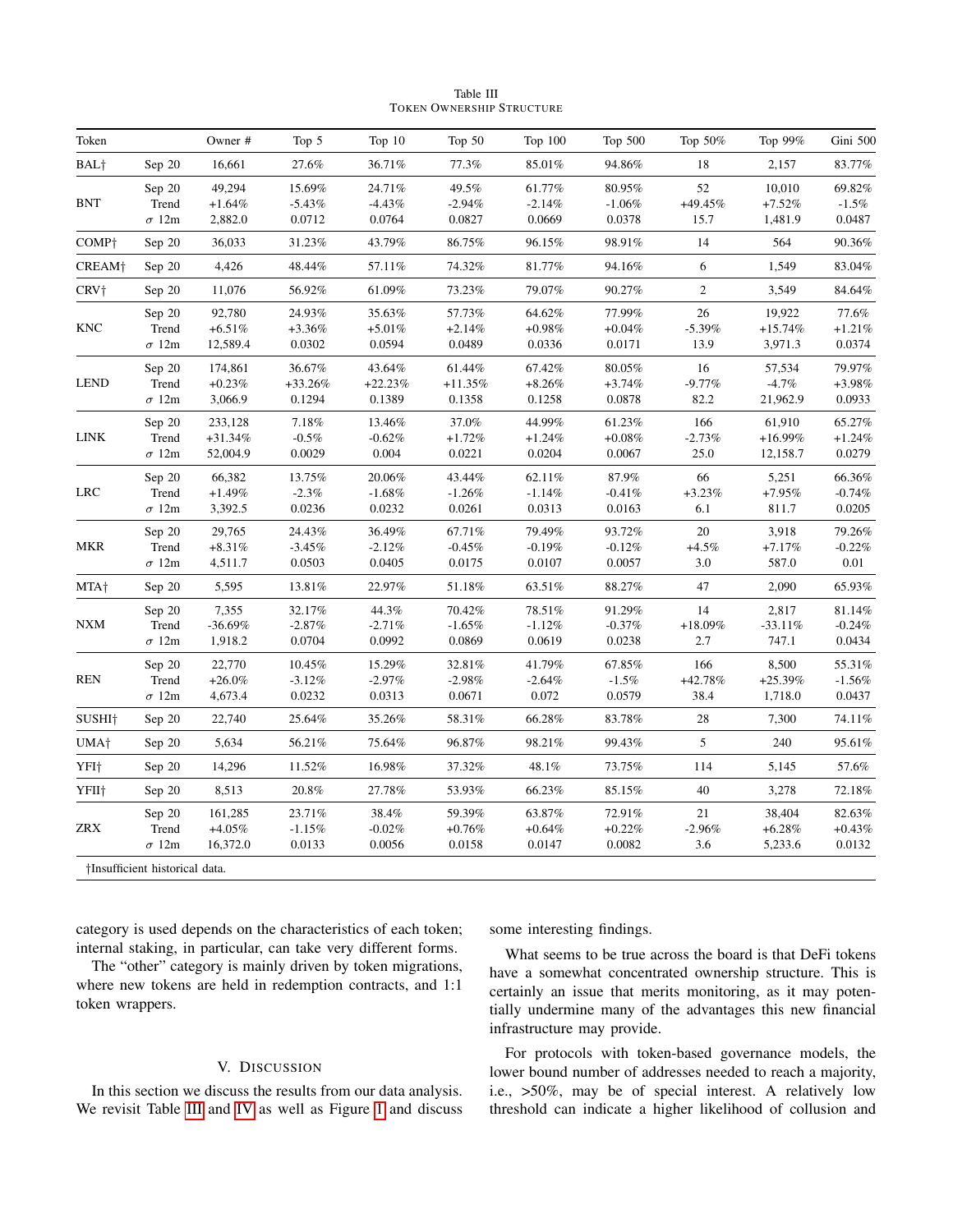<span id="page-5-0"></span>

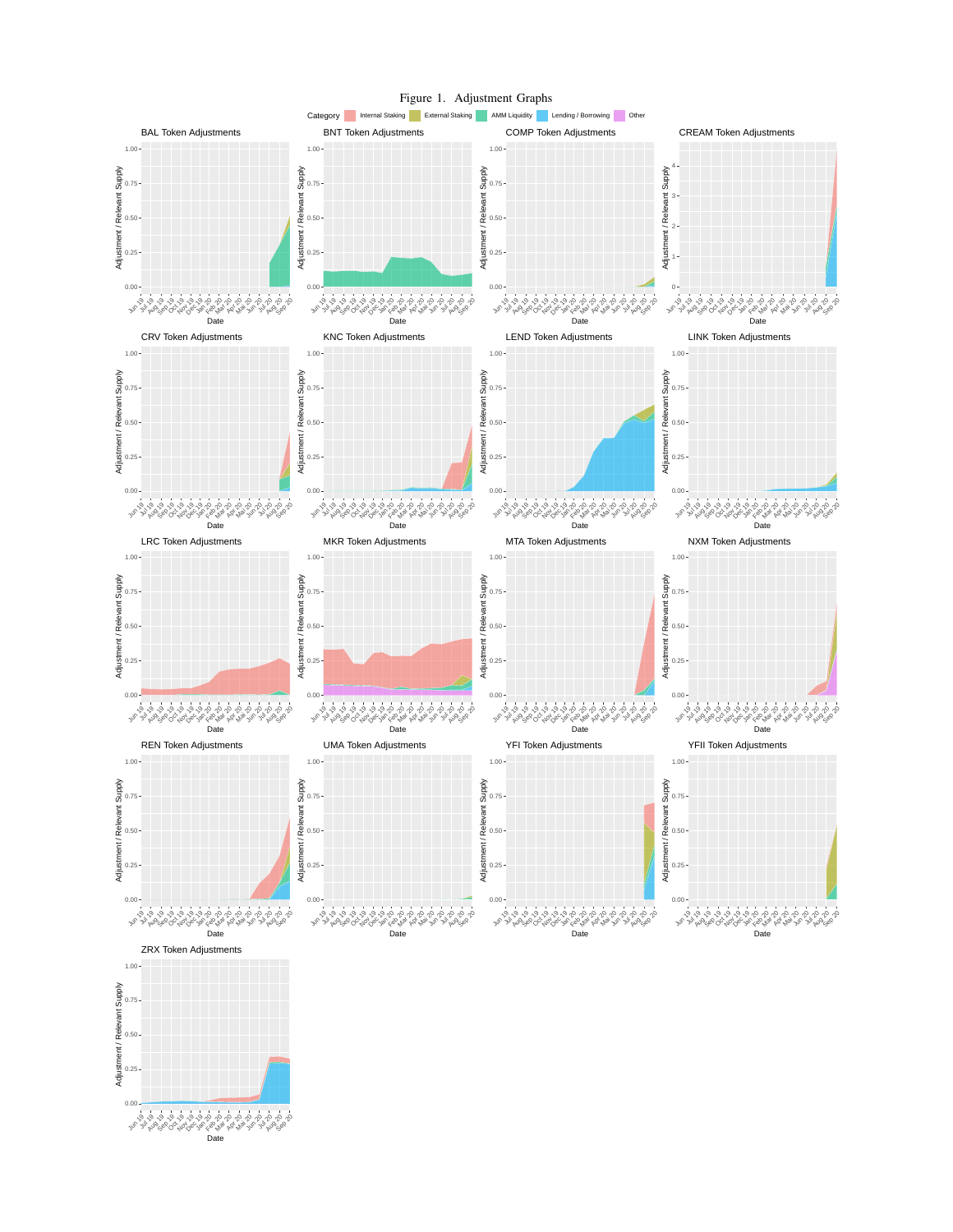Table IV TOKEN WRAPPING COMPLEXITY

<span id="page-6-0"></span>

|              |               | <b>Wrapping Complexity</b> |                          |                          |          |                          | Multi-Token Holdings |       |                          |         |                          |                          |
|--------------|---------------|----------------------------|--------------------------|--------------------------|----------|--------------------------|----------------------|-------|--------------------------|---------|--------------------------|--------------------------|
| Token        | Inclusion $%$ | $Jun-19$                   | $Sep-19$                 | $Dec-19$                 | $Mar-20$ | $Jun-20$                 | $Sep-20$             | $1+$  | $2+$                     | $3+$    | $4+$                     | Shorted                  |
|              |               |                            |                          |                          |          |                          |                      |       |                          |         |                          |                          |
| <b>BAL</b>   | 19.6%         |                            |                          |                          |          |                          | 51.7%                | 17.6% | 5.5%                     | $1.1\%$ |                          | 0.026%                   |
| <b>BNT</b>   | 56.8%         | 11.9%                      | 11.9%                    | 10.3%                    | 20.8%    | 9.6%                     | 10.2%                | 8.7%  | 1.4%                     | 0.7%    | $0.7\%$                  | $\overline{\phantom{a}}$ |
| <b>COMP</b>  | 36.0%         |                            |                          |                          | $0.0\%$  | $0.0\%$                  | 7.5%                 | 8.4%  | 3.6%                     | 2.4%    | ٠                        | $0.004\%$                |
| <b>CREAM</b> | 3.6%          |                            |                          |                          |          | $\sim$                   | 455.0%               | 30.1% | 11.8%                    | 5.4%    |                          | 11.971%                  |
| <b>CRV</b>   | 2.2%          |                            |                          |                          |          |                          | 43.1%                | 20.9% | 9.9%                     | 4.4%    | 2.2%                     | 0.761%                   |
| <b>KNC</b>   | 70.7%         | $0.2\%$                    | $0.2\%$                  | $0.4\%$                  | 2.9%     | 1.8%                     | 48.4%                | 17.7% | 9.4%                     | 4.2%    | 2.1%                     | 0.123%                   |
| <b>LEND</b>  | 69.3%         | $0.0\%$                    | $0.0\%$                  | 0.1%                     | 28.9%    | 50.7%                    | 63.1%                | 38.6% | 19.3%                    | $6.8\%$ | 2.3%                     | 0.039%                   |
| <b>LINK</b>  | 31.3%         | $0.0\%$                    | $0.0\%$                  | $0.0\%$                  | 1.8%     | 2.2%                     | 13.6%                | 12.9% | 5.9%                     | $4.0\%$ | 2.0%                     | 0.383%                   |
| <b>LRC</b>   | 58.8%         | 5.3%                       | $4.7\%$                  | 7.4%                     | 19.0%    | 21.4%                    | 23.1%                | 1.8%  | 0.6%                     | ٠       |                          | $\sim$                   |
| <b>MKR</b>   | 81.5%         | 33.6%                      | 23.2%                    | 31.5%                    | 28.6%    | 37.3%                    | 41.5%                | 7.2%  | 2.4%                     | 0.8%    | ٠                        | 0.036%                   |
| <b>MTA</b>   | 3.1%          | $\overline{\phantom{a}}$   | $\overline{\phantom{a}}$ | $\overline{\phantom{a}}$ |          | $\sim$                   | 73.8%                | 15.1% | 4.8%                     | 1.8%    | $\overline{\phantom{a}}$ | 2.631%                   |
| <b>NXM</b>   | 95.1%         | $0.0\%$                    | $0.0\%$                  | $0.0\%$                  | $0.0\%$  | $0.0\%$                  | 66.7%                | 17.0% | 8.0%                     | 2.0%    |                          | $\overline{\phantom{a}}$ |
| <b>REN</b>   | 61.3%         | $0.0\%$                    | $0.0\%$                  | $0.0\%$                  | 0.2%     | 12.1%                    | 59.9%                | 11.4% | 4.4%                     | 3.2%    | $1.3\%$                  | 0.035%                   |
| <b>SUSHI</b> | 48.2%         | $\overline{\phantom{0}}$   | ٠                        | ٠                        |          | $\overline{\phantom{a}}$ | 109.9%               | 28.9% | 9.9%                     | 1.7%    | $\overline{\phantom{a}}$ | 0.844%                   |
| <b>UMA</b>   | 53.8%         | $\overline{\phantom{a}}$   | $\overline{\phantom{a}}$ | ٠                        | $0.0\%$  | 0.4%                     | $3.0\%$              | 4.3%  | $\overline{\phantom{a}}$ |         |                          | $\sim$                   |
| YFI          | 94.8%         |                            |                          |                          |          | $\overline{\phantom{a}}$ | 70.5%                | 41.0% | 14.1%                    | 2.6%    | ٠                        | 0.307%                   |
| YFII         | 40.1%         |                            |                          |                          |          |                          | 54.2%                | 8.6%  | 4.3%                     | 1.4%    |                          |                          |
| <b>ZRX</b>   | 57.9%         | $0.7\%$                    | 1.9%                     | $1.7\%$                  | $4.5\%$  | 6.8%                     | 32.8%                | 19.0% | 6.3%                     | 4.8%    | 3.2%                     | 0.052%                   |

centralized decision making. In extreme cases, a few individuals could jointly enact protocol changes. However, since governance rules, the implementations of voting schemes, and security modules (e.g., timelocks) vary greatly between protocols, direct comparisons should only be made with great care.

In addition to the decentralization and governance concerns, the study also shows DeFi's limitations with regard to transparency. While it is true that the DeFi space is extremely transparent in the sense that almost all data is available onchain, it is very cumbersome to collect the data and prepare it in a digestible form. High nesting levels with multiple protocols and token wrappers involved will overwhelm most users and analysts and create the need for sophisticated analysis tools. The computation of accurate token ownership statistics and reliable dependency statistics is extremely challenging.

The problem becomes apparent when we compare our results to the results of Simone Conti's analysis, [\[2\]](#page-7-1). Recall that Conti's analysis has not controlled for any accountspecific properties. Our analysis shows that for most tokens, the token holdings of the top 5 addresses thereby have been overestimated by approximately 100% and in some extreme cases by up to 700%. The main source of these errors is the inclusion of token holdings from custodial- and escrow contracts, such as liquidity-, lending-, and staking-pools, as well as token wrappers, vesting contracts, migrations, burner addresses, and decentralized exchange addresses. We control for these accounts and split their holdings to the actual beneficiary addresses where possible and exclude them where not possible. A closer comparison of the two tables reveals that the differences remain high for lower holder thresholds (i.e., top 10, top 50, and top 100). At the top 500 threshold, the differences are still significant, although to a much lesser degree.

In addition to the computation of more accurate holder tables, transparency is a precondition for the analysis of protocol interconnections and dependencies. For this purpose, we introduce the wrapping complexity and multi-token holding metrics. Wrapping complexity essentially shows how the token is used in the ecosystem. On the one hand, high wrapping complexities can be interpreted as an indicator for a token that is deeply integrated into the DeFi ecosystem. On the other hand, high wrapping complexities may also be an indicator for convoluted and unnecessarily complex wrapping schemes that may introduce additional risks.

A potential indicator for how the market feels about the complexity is the shortage percentage, i.e., the value of all decentralized short positions in relation to the relative supply. Interestingly, there is a high positive correlation between the two measures, which may at first glance suggest that wrapping complexity is interpreted as a negative signal. However, this would be a problematic interpretation since wrapping complexity is, in fact, at least partially driven by the shortage activity. Once we exclude the lending and borrowing, as well as "other" categories, the effect becomes less pronounced.

The DeFi space is developing very rapidly and constantly increases in complexity. Many new and exciting protocols have emerged in 2020. Novel concepts such as complex staking schemes started to play a role in most protocols. We see staking, or more specifically staking rewards, as a catalyst for the immense growth in the DeFi space. However, it is somewhat questionable whether this growth will be sustainable. Treasury pools will eventually run out of tokens, and uncontrolled token growth leads to an increase of the relevant token supply, which may create inflationary pressure.

While we are confident that our study provides interesting